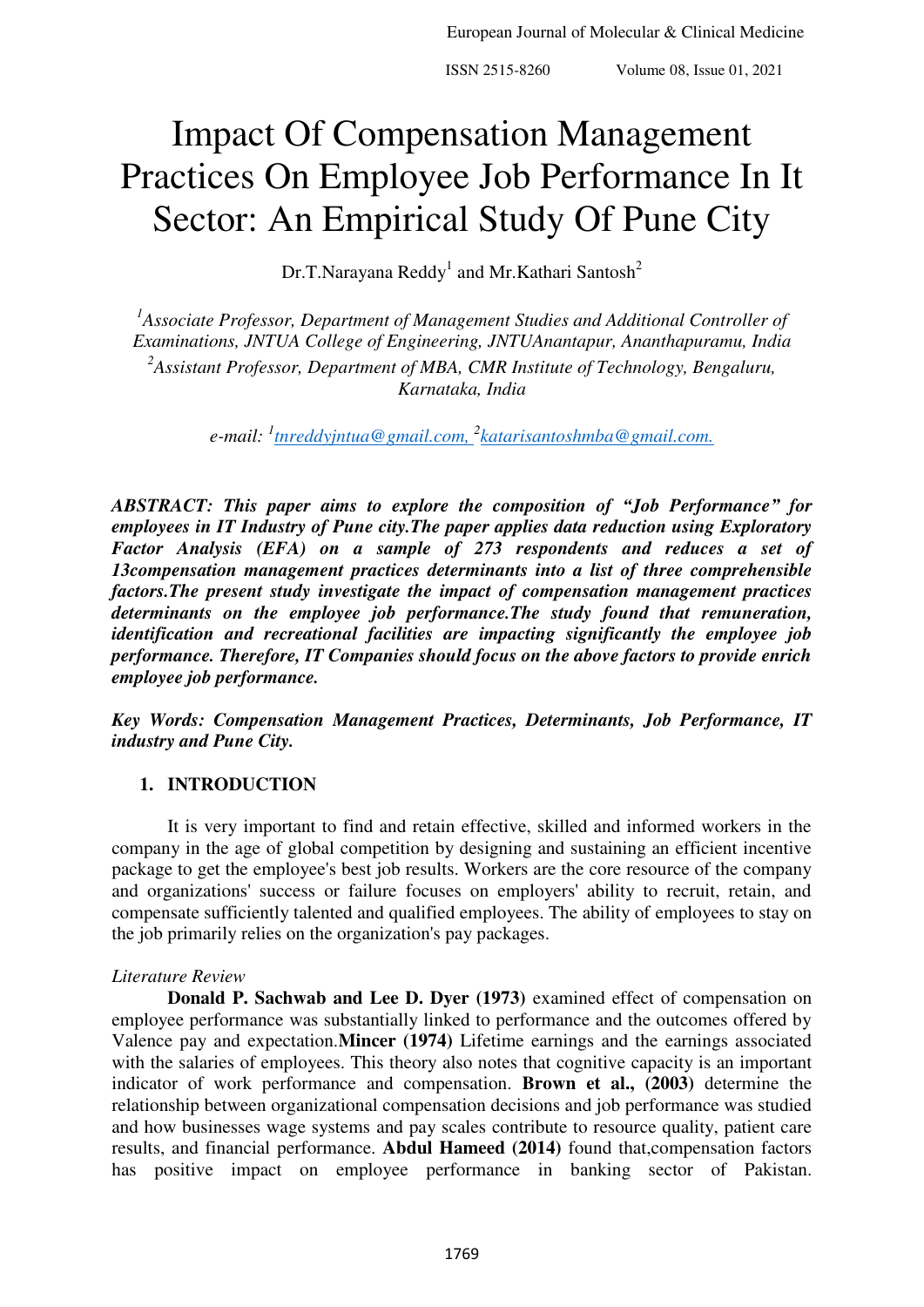**HamzahMohammad A et al. (2014)**stated that recruitment and selection and compensation were strongly associated with employee performance at the Malaysian Skills Institute (MSI). **Mohammed Owais Qureshi and Syed RumaiyaSajjad (2015)** found that priority should be given to employee benefits, resulting in increased job performance and a conflict-free workfamily climate.**Sheila WambuiNjoroge&JosephatKwasira (2015)** determined that there was a good relationship compensation and reward in the county government of Nakuru on employee performance. **M.Baledi and R.AlSaed (2017)**showed that compensation directly affects the performance of employees and work satisfaction, job satisfaction directly affects the performance of employees. **Tung Thanh Do (2018)**found that relationships between workplace spirituality (engaging work, sense of community), workplace environment, compensation and perceived job performance were solid, positive and meaningful.**[Muhammad Asad Khan](https://papers.ssrn.com/sol3/cf_dev/AbsByAuth.cfm?per_id=1280166) et al., (2019)**research has found that HR practices: recruitment and selection, training and development, performance evaluation and compensation have a significant and important impact on the performance of workers through work satisfaction among members of the university faculty. **OnuorahAnthonia. N et al., (2019)**concludes that compensation management has a huge influence on the performance of workers in Nigeria.**Azis Hakim (2020)** showed that pay, career growth, work climate and job satisfaction had a significant and essential impact on organizational engagement.

#### *Research Problem*

In return for their contribution to the company, the compensation includes not only remuneration, but also the direct and indirect incentives and welfares that the workers is provided with. Some of the advantages of job success include health insurance, security of disability income, retirement benefits, daycare, reimbursement of tuition, sick leave, holidays (paid and non-paid), college support, as well as flexible and alternative work arrangements.

From the above literature, most of the studies found that compensation management practices are most influential factors on employee job performance in any organization. Many studies conducted in different areas with different industries. But very few studies conducted in IT industries. For fulfilling this gap the researcher aims to identify the determinants of compensation management practices in top IT companies in Pune city and also study how these determinants are impacting on the employee job performance.

#### *Research Objectives*

- 1. To identify the compensationmanagement practices determinants in IT Industry.
- 2. To study the impact of compensation management practices determinants on employee job performance.
- 3. To suggest specific strategies to IT companies HR managers to improve the performance of employees.

## *Research Hypothesis*

**H0:** There is no significant relationship between compensation management practices determinants and employee performance.

**H01:** There is no significant relationship between salary and employee job performance.

**H02:** There is no significant relationship between recognition and employee job performance.

**H03:** There is no significant relationship between recreational facilities and employee job performance.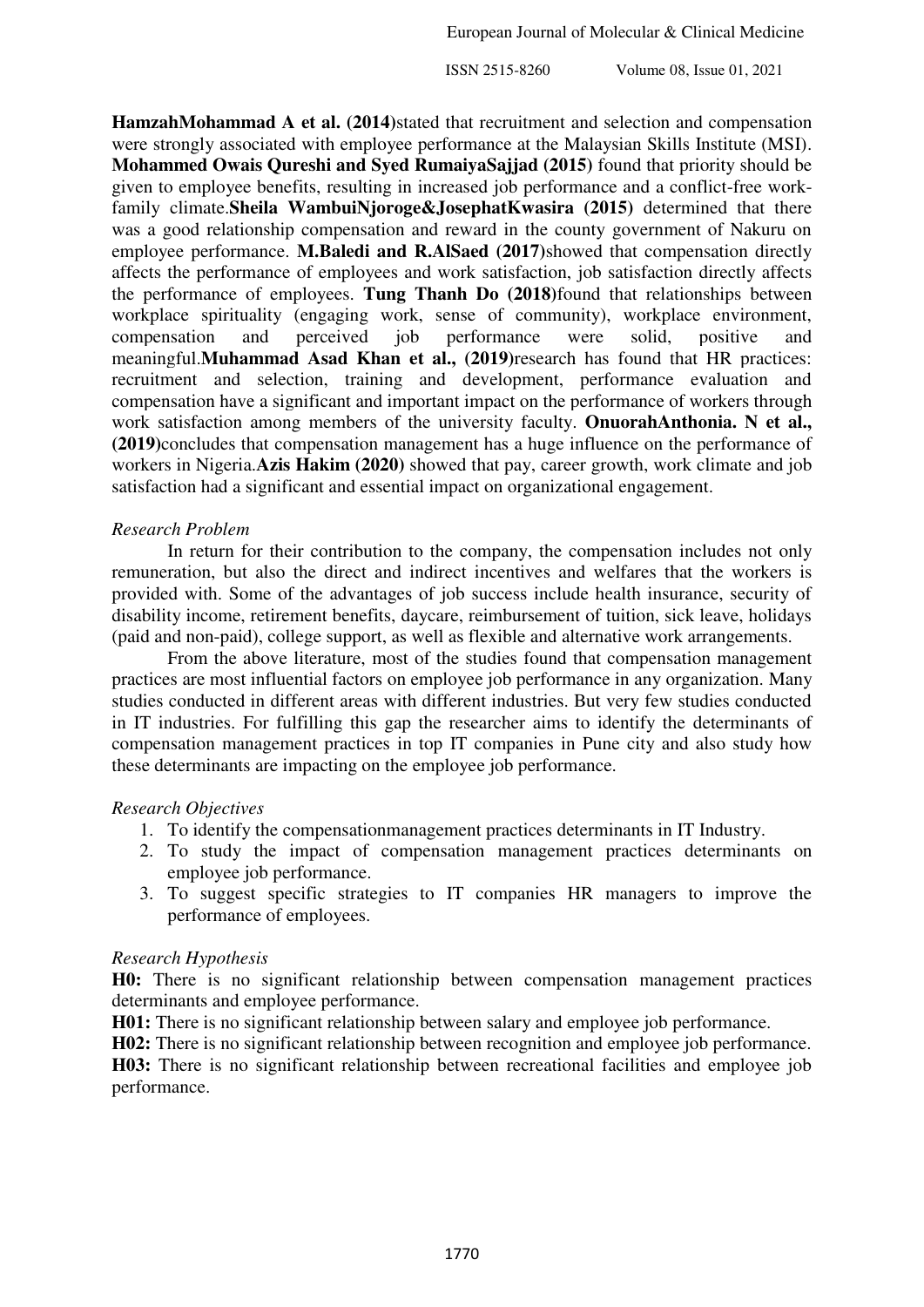## **2. RESEARCH METHODOLOGY**

#### *Sampling Procedure*

Compensation is expected regardless of the company's size, industry, and venue. As the popular of IT companies are based in these areas in South India, an attempt was made to contact the IT companies in Pune via emails. In response to this, 12 companies have reacted positively and have allowed research to be done. In these 12 companies, as many as 1450 questionnaires were mailed to workers. Significant numbers of questionnaires from 7 companies and up to 40 each were collected from them only because the information on the subject was not familiar and comprehensible to many. More workers outside the team leader are only taken in the survey frame as they will only have a say in the methods of salary management. The 7 companies are thus selected purposively. The select 7 companies are as follows;

The 7 companies are thus selected purposively. The select 7 companies are as follows;

| S. No. | <b>IT Companies</b> |
|--------|---------------------|
|        | Accenture           |
|        | <b>TCS</b>          |
|        | <b>IBM</b>          |
|        | Infosys             |
|        | Wipro               |
|        | Cognizant           |
|        | Tech Mahindra       |

Table: 1. List of IT Companies

Where the number of questionnaires completed in all respects is less than 40, further attempts are made by taking quota sampling to obtain a quota of at least 40. Of the questionnaires received, 273 contained complete details in all respects. Thus, the sample size is 273 employees. When selecting employees from the 7 companies, care was taken to cover them from various locations.

## **Sample Size**

As many as 1450 questionnaires were mailed to employees in the selected companies. Out of the received filled in questionnaires, 273 were with full information in all respects. Hence the sample size is 273 employees.

# **Tools for Analysis**

- Reliability Test
- Exploratory Factor Analysis
- Multiple Linear Regression

# **3. DATA ANALYSIS & RESULTS**

*Reliability & Validity Test* 

| Table: 2. Reliability Statistics |                        |  |  |
|----------------------------------|------------------------|--|--|
| Cronbach'sAlpha                  | <b>Number of Items</b> |  |  |
| 0.908                            |                        |  |  |

The internal consistency of the questionnaire of 19 questions with a value of the Cronbach's Alpha is 0.908, which shows that data is 90.8 per cent reliable.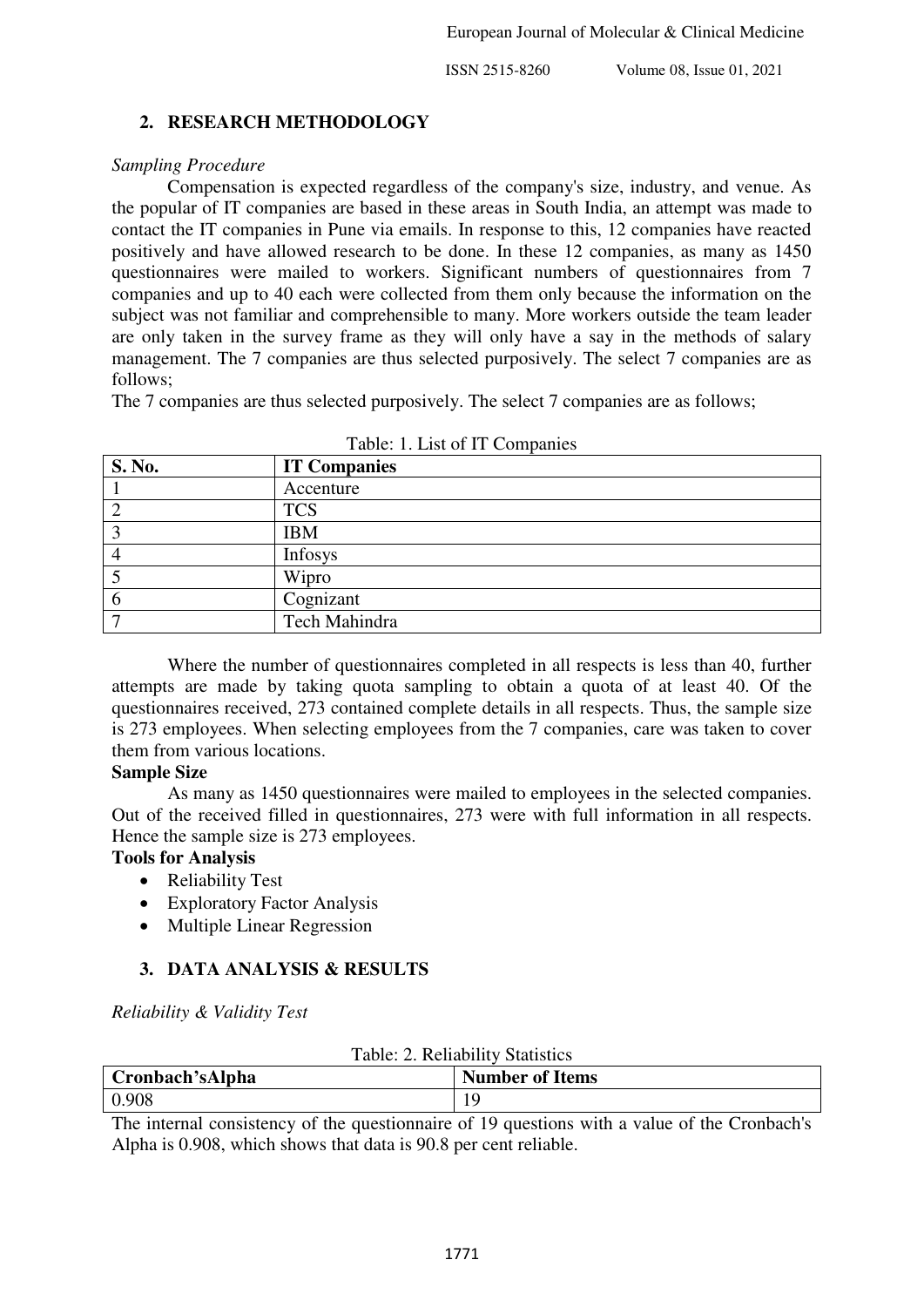*Exploratory Factor Analysis* 

| Kaiser-Meyer-Olkin Measure of Sampling Adequacy. | 0.875              |          |
|--------------------------------------------------|--------------------|----------|
|                                                  | Approx. Chi-Square | 1689.987 |
| Bartlett's Test of Sphericity                    | Df                 | 78       |
|                                                  | Sig.               | 0.000    |

Table: 3. KMO and Bartlett's Test

Before proceeding for factor analysis the eligibility of the data has to be tested by conducting KMO- Bartlett's test. This test is a measure of sampling adequacy and multivariate normality among variables. The KMO value in this study is  $0.875 > 0.5$  which says that the sample taken is adequate. Bartlett's Test of Sphericity value is 0.000 < 0.05, indicate multi normality among variables. Hence Factor Analysis is considered as an appropriate technique for further analysis of the data.

| Compone        | <b>Initial Eigenvalues</b> |            | Extraction              |                        | Sums       | of Rotation             |             | of<br><b>Sums</b> |          |
|----------------|----------------------------|------------|-------------------------|------------------------|------------|-------------------------|-------------|-------------------|----------|
| nt             |                            |            | <b>Squared Loadings</b> |                        |            | <b>Squared Loadings</b> |             |                   |          |
|                | Tota                       | $\%$<br>of | Cumulati                | Tota                   | $\%$<br>of | Cumulati                | Tota        | $\%$<br>of        | Cumulati |
|                |                            | Varian     | ve $%$                  | 1                      | Varian     | ve $%$                  | $\mathbf l$ | Varian            | ve %     |
|                |                            | ce         |                         |                        | ce         |                         |             | ce                |          |
| $\mathbf{1}$   | 5.62<br>$\theta$           | 43.232     | 43.232                  | 5.62<br>0              | 43.232     | 43.232                  | 3.43<br>7   | 26.442            | 26.442   |
| $\overline{2}$ | 1.62<br>$\overline{2}$     | 12.477     | 55.710                  | 1.62<br>$\overline{2}$ | 12.477     | 55.710                  | 2.85<br>5   | 21.964            | 48.406   |
| 3              | 1.23<br>$\overline{2}$     | 9.476      | 65.185                  | 1.23<br>$\overline{2}$ | 9.476      | 65.185                  | 2.18<br>1   | 16.780            | 65.185   |
| $\overline{4}$ | .837                       | 6.436      | 71.621                  |                        |            |                         |             |                   |          |
| 5              | .681                       | 5.235      | 76.856                  |                        |            |                         |             |                   |          |
| 6              | .526                       | 4.047      | 80.903                  |                        |            |                         |             |                   |          |
| $\overline{7}$ | .476                       | 3.660      | 84.563                  |                        |            |                         |             |                   |          |
| 8              | .462                       | 3.557      | 88.120                  |                        |            |                         |             |                   |          |
| 9              | .421                       | 3.240      | 91.360                  |                        |            |                         |             |                   |          |
| 10             | .338                       | 2.601      | 93.961                  |                        |            |                         |             |                   |          |
| 11             | .323                       | 2.486      | 96.447                  |                        |            |                         |             |                   |          |
| 12             | .266                       | 2.044      | 98.491                  |                        |            |                         |             |                   |          |
| 13             | .196                       | 1.509      | 100.000                 |                        |            |                         |             |                   |          |

Table: 4. Total Variance Explained

Extraction Method: Principal Component Analysis.

On the basis of Varimax Rotation with Kaiser Normalization, 3 factors have been extracted. Each factor is constituted of all those variables that have factor loadings greater than 0.5. 13 variables were clubbed into 3 factors. 3 factors were extracted from the 13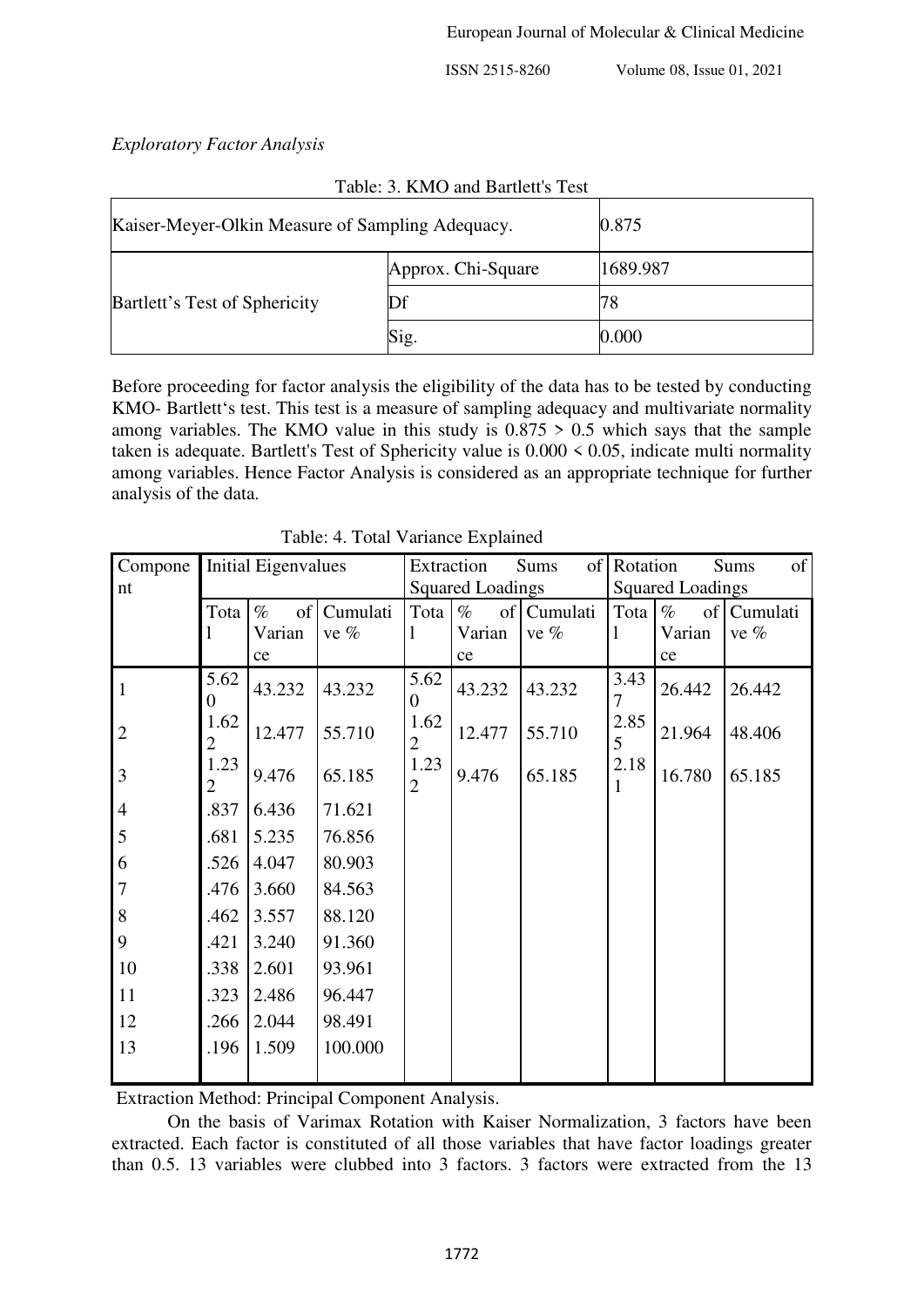variables used in the study. These 3 extracted factors explained 65.185 per cent of the variability in determinants of compensation.

| <b>Factor</b><br>N <sub>0</sub> | <b>Variable Covered</b>                                                                   | <b>Factor</b><br><b>Loading</b><br><b>Value</b> | Name of the<br><b>Factor</b> |
|---------------------------------|-------------------------------------------------------------------------------------------|-------------------------------------------------|------------------------------|
|                                 | Well organized & efficient salary system                                                  | 0.820                                           |                              |
|                                 | Salary received by staff meets by immediate needs of the<br>staff.                        | 0.774                                           |                              |
| 1                               | Salary system in the organization is poorer than what<br>operates in other organizations. |                                                 | Remuneratio<br>n             |
|                                 | Additional inputs of the employees get rewarded by the<br>organization.                   | 0.758                                           |                              |
|                                 | The existing salary system is applicable to all the<br>employees in the organization      | 0.645                                           |                              |
|                                 | Lunch on the house.                                                                       | 0.793                                           |                              |
| 2                               | Thank you note                                                                            | 0.854                                           | Identificatio                |
|                                 | Time off with pay.                                                                        |                                                 | n                            |
|                                 | Full appreciation of work done.                                                           |                                                 |                              |
| 3                               | Fun at work is in place in the company.                                                   | 0.521                                           |                              |
|                                 | Team of the month award                                                                   | 0.666                                           | Recreational                 |
|                                 | Company celebrates occasional system relievers' day.                                      | 0.833                                           | Facilities                   |
|                                 | Best employee award.                                                                      | 0.782                                           |                              |

|  | Table: 5. Rotated Component Matrix |
|--|------------------------------------|
|--|------------------------------------|

*Multiple Regression* 

|  |  |  | Table: 6. Model Summary |
|--|--|--|-------------------------|
|--|--|--|-------------------------|

| <b>Model</b> | R                 | <b>R</b> Square | <b>Adjusted</b><br><b>Square</b> | R Std.<br>Error<br>the Estimate | of   Durbin-Watson |
|--------------|-------------------|-----------------|----------------------------------|---------------------------------|--------------------|
|              | .705 <sup>a</sup> | .591            | .578                             | .615                            | .196               |

a. Predictors: (Constant), Recreational Facilities, Remuneration, Identification

b. Dependent Variable: Employee Job Performance

From the above regression table, the R-value is 0.705 means that there is a high positive relationship between the determinants compensation and job performance of employees in IT Companies. Since the R square value is 0.591 i.e. 59.1 per cent of the explained variation is there in the job performance of employees in IT Companies and Durbin-Watson statistic value is 1.196. It is closer to the standard value 2. So, that the assumption has almost certainly been met.

| Tabie: 7. AINUVA |            |                |       |                 |        |                   |
|------------------|------------|----------------|-------|-----------------|--------|-------------------|
| <b>Model</b>     |            | <b>Sum</b>     | of Df | Mean Square   F |        | Sig.              |
|                  |            | <b>Squares</b> |       |                 |        |                   |
|                  | Regression | 117.129        |       | 39.043          | 88.412 | .000 <sup>b</sup> |
|                  | Residual   | 118.791        | 269   | .442            |        |                   |
|                  | Total      | 235.919        | 272   |                 |        |                   |

Table: 7. ANOVA

a. Dependent Variable: Employee Job Performance

b. Predictors: (Constant), Recreational Facilities, Remuneration, Identification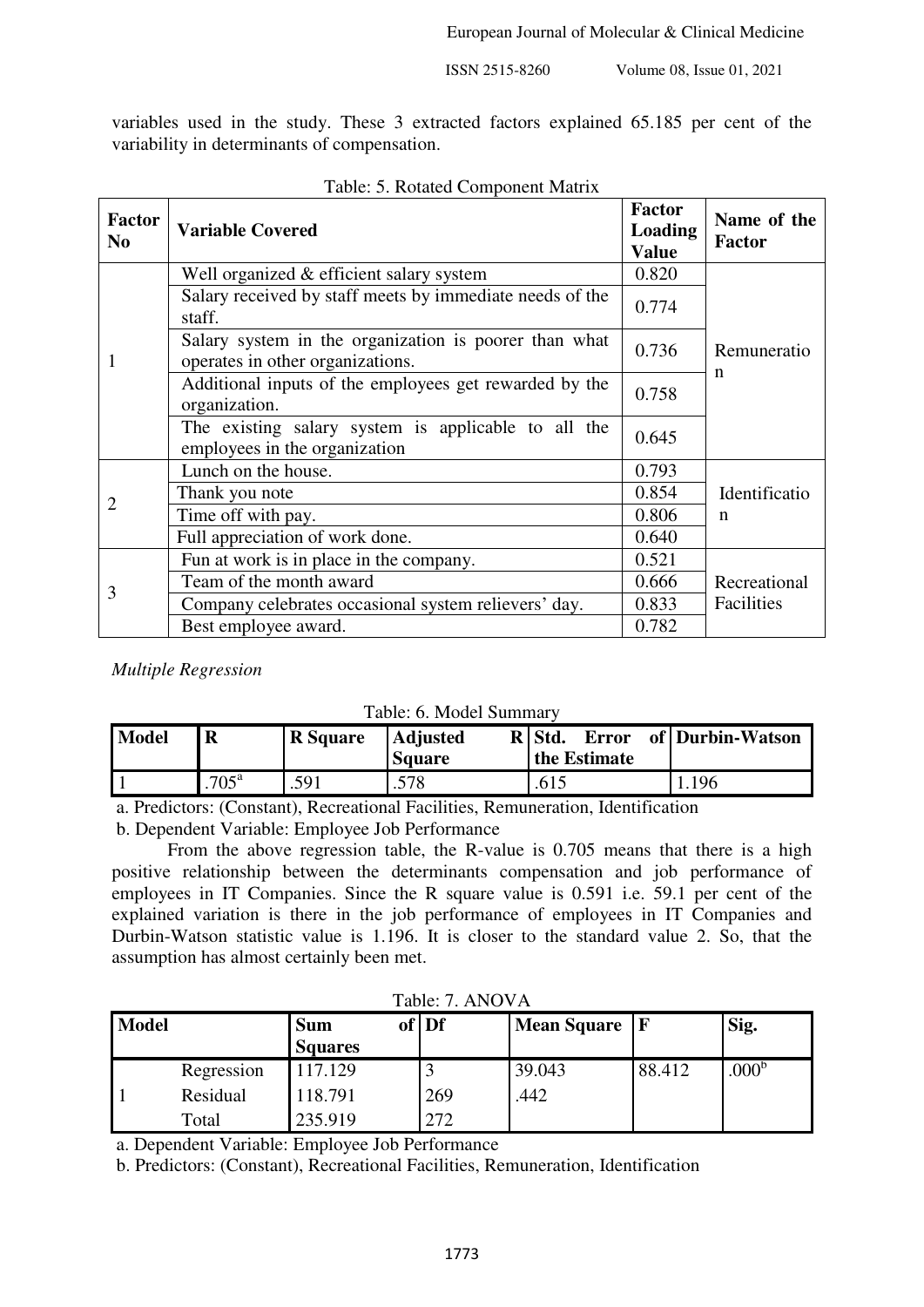The ANOVA (Table7) reveals that the F statistics of the regression model is statically significant at 0.05 levels implying the goodness of fit of the regression equation. (Model is statistically significant).

| <b>Model</b> |                            | <b>Unstandardized</b><br>Coefficients |                   | <b>Standardized</b><br><b>Coefficients</b> | t     | Sig. |
|--------------|----------------------------|---------------------------------------|-------------------|--------------------------------------------|-------|------|
|              |                            | В                                     | <b>Std. Error</b> | <b>Beta</b>                                |       |      |
|              | (Constant)                 | .975                                  | .159              |                                            | 6.118 | .000 |
|              | Remuneration               | .174                                  | .047              | .205                                       | 3.715 | .000 |
|              | Identification             | .275                                  | .045              | .343                                       | 6.136 | .000 |
|              | Recreational<br>Facilities | .291                                  | .045              | .320                                       | 6.483 | .000 |

|  | Table: 8. Coefficients |  |
|--|------------------------|--|
|--|------------------------|--|

a. Dependent Variable: Employee Job Performance

The multiple regression equation of this model is: Y=MX+C

(Employee Job Performance)

 $= 0.174$  (Remuneration)  $+ 0.275$  (Identification)

 $+ 0.291$ (Recreational Facilities)  $+ 0.975$  (Constant)

The above table shows, remuneration beta value as 0.205 which indicates the positive impact of salary on employee job performance. Since t, value is 3.715 and significance value is 0.000 which is less than 0.05 hence salary has a significant impact on job performance of employees' in IT companies. IdentificationBeta value as 0.343 which indicates the positive impact of recognition on employee job performance. Since t, value is 6.136 and significance value is 0.000 which is less than 0.05 hence recognition has a significant impact on job performance of employees' in IT companies. Recreational Facilities beta value as 0.320 which indicates the positive impact of recreational facilities on employee job performance. Since t, value is 6.483 and significance value is 0.000 which is less than 0.05 hence recreational facilities has a significant impact on job performance of employees' in IT companies.

| Table: 9. Summary Table        |                |                           |  |  |
|--------------------------------|----------------|---------------------------|--|--|
| <b>Factor</b>                  | <b>P</b> Value | $H_0$ (Accepted/Rejected) |  |  |
| Remuneration                   | 0.000          | Rejected (H01)            |  |  |
| Identification                 | 0.000          | Rejected (H02)            |  |  |
| <b>Recreational Facilities</b> | 0.000          | Rejected (H03)            |  |  |

#### *Suggestions*

The study found that, remuneration, identification and recreational facilities are impacting significantly the employee job performance in IT companies. So, all the companies must focus on these factors for improving employee job performance.

**Remuneration** – Providing salary based on the performance and timely payment also important parameters to improve productivity of employee in the organization.

**Identification –** Recognizing the employees leads to satisfaction of the employees, this leads to improve job performance in the companies.

**Recreational Facilities –** Conducting recreational programs leads to stress relief from the work and leads to improve job performance in the companies.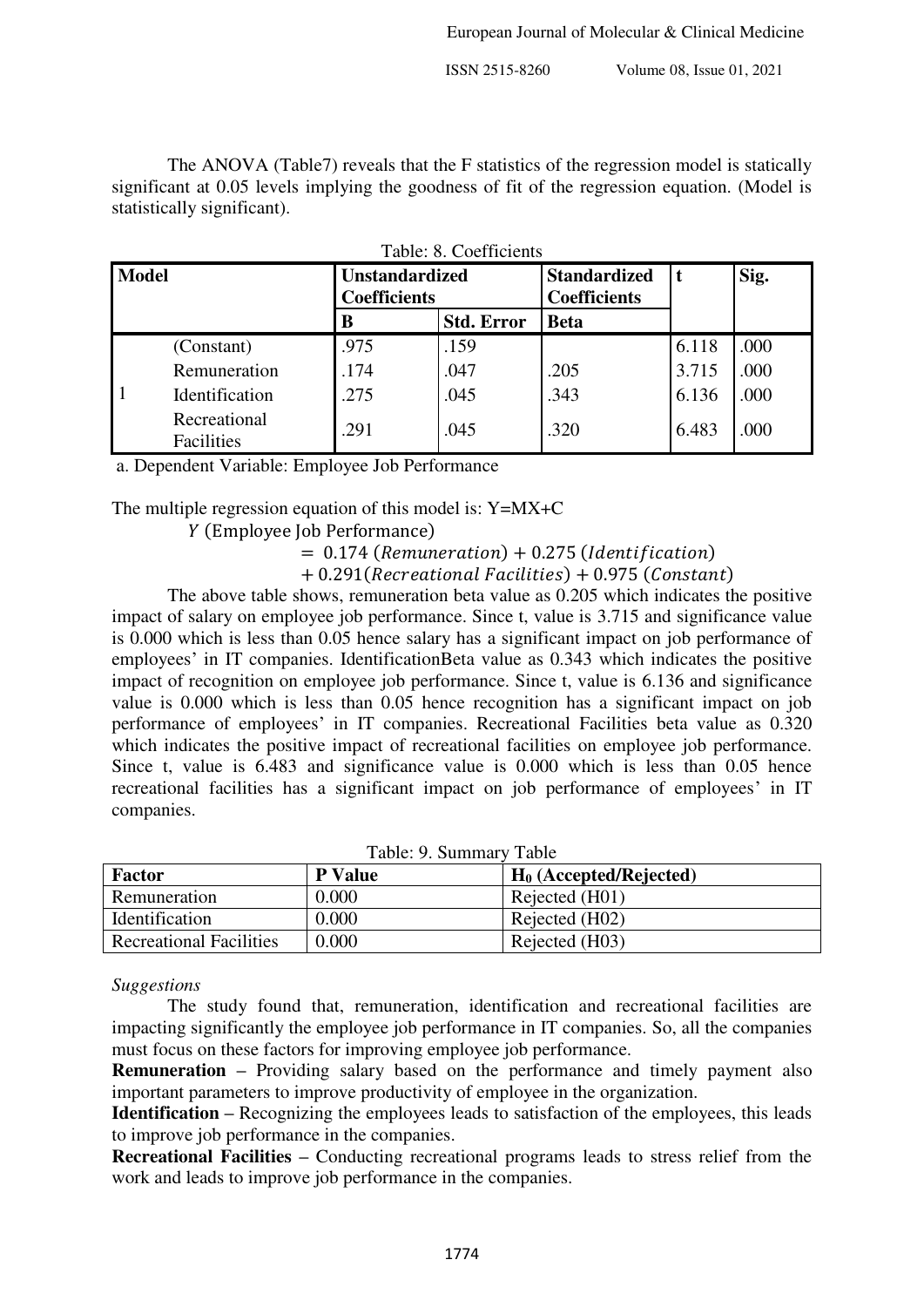## **4. CONCLUSION**

The study investigated the impact of compensation determinants on employee job performance, concluded that salary had the highest impact on the job performance of the employees followed by recognition and recreational facilities. So, all the companies must focus on these factors for improving employee job performance in the organization. Further research, include some more variables in compensation management practices like job security, training and others to get more insights on how these are impacting on the employee job performance.

## **REFERENCES**

- [1] Donald P. Sachwab and Lee D. Dyer, "The motivational impact of a compensation system on employee performance", Organizational Behaviour and Human Performance, Vol.9, Issue.2, pp. 215-225, April-1973. [https://doi.org/10.1016/0030-5073\(73\)90047-0](https://doi.org/10.1016/0030-5073(73)90047-0)
- [2] Mincer, J, "Schooling, experience and earnings", New York: National Bureau of Economic Research, 1974.
- [3] Brown, M. P., Sturman, M. C., & Simmering, M. J., "Compensation policy and organizational performance: The efficiency, operational, and financial implications of pay levels and pay structure", Academy of Management Journal, Vol.46, Issue.6, PP. 52-762, 2003.
- [4] Mr. Abdul Hameed et al. "Impact of Compensation on Employee Performance (Empirical Evidence from Banking Sector of Pakistan)", International Journal of Business and Social Science, Vol. 5, Issue.2, PP.302-309, September, 2014.
- [5] Hamzah Mohammad A. Al\_Qudah, Dr. Abdullah Osman and HamzahEdris M. Al\_Qudah, "The Effect of Human Resources Management Practices On Employee Performance", International Journal of Scientific & Technology Research, Vol.3, Issue.9, PP.129-124, 2014.
- [6] Mohammed Owais Qureshi and Syed RumaiyaSajjad, "An Empirical Analysis of The Impact of Compensation on Job Performance and Work-Family Conflict in The Kingdom of Saudi Arabia-"A Correlation Model", European Scientific Journal, Vol.11, Issue.4, PP. 170-187, February, 2015.
- [7] Sheila WambuiNjoroge and JosephatKwasira, "Influence of Compensation and Reward on Performance of Employees at Nakuru County Government", IOSR Journal of Business and Management (IOSR-JBM), Vol.17, Issue.11, PP. 87-93, November, 2015.
- [8] M.Baledi and R.AlSaed, "The Impact of Compensation on Improving Employees Performance through Job Satisfaction in Jordanian Newspaper", International Journal of Business Quantitative Economics and Applied Management Research, Vol.4, Issue.5, PP. 86-102, October, 2017.
- [9] Tung Thanh Do, "How spirituality, climate and compensation affect job performance", Social Responsibility Journal, Vol.14, Issue.2, PP. 396-409, June, 2018.
- [10] MuhammedAsad Khan, RosmanMdYosoff, AltafHussain and FadillahBinti Ismail, "The mediating effect of job satisfaction on the relationship of HR practices and Employee job performance: An empirical evidence from higher education sector", International Journal of Organizational Leadership, Vol.8, PP.78-94, 2019.
- [11] OnuorahAnthonia. N Okeke, M.N and Ibekwe Anthony Ikechukwu, "Compensation Management and Employee Performance in Nigeria", International journal of academic research in business and social sciences, Vol.9, Issue.2, PP.384-398, March, 2019.